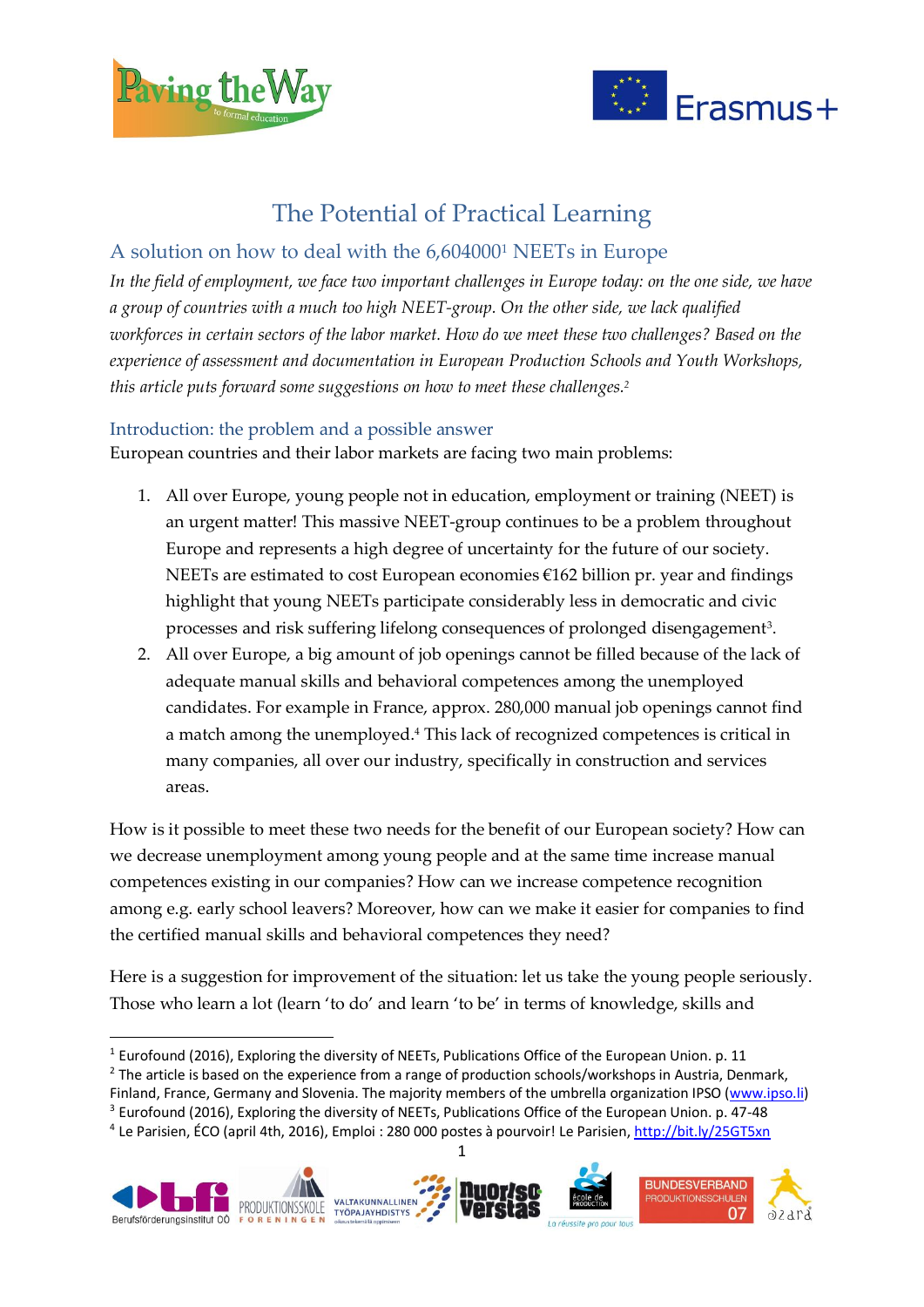

1



attitudes) in settings of non-formal learning such as production schools. A lot of our early school leavers and youngsters in the NEET group have valuable competences, and the potential for developing them further. Competences that should be documented and taken into consideration, e.g. in the labor market. So let us assess and document the wide range of manual skills and behavioral competences - for the benefit of the youngsters themselves and for the benefit of our common European society.

Being in the NEET category is generally related to the level of education and it is clearly stated that youngsters leaving formal education without any diploma (e.g. because they do not respond to the teaching in classic school settings) will face major difficulties in finding a job and entering society. <sup>5</sup> Additionally, many of these young people lack an understanding of the basic codes needed for taking part in society. In other words, social behavior must be improved together with the development of their professional skills.

Consequently, a large group of young people needs to find alternative paths to education and/or the labor market. These are the people officially called NEET by the European Commission since 2010; they are between 15 and 29 years old, and throughout their lifetime they will be an economic burden to society. Thus, we need to help them become fully active and employable citizens.

# Assessment and documentation experience in non-formal learning

Some of these youngsters will successfully open the door to a non-formal learning center such as Production Schools or Youth Workshops. For decades, these institutions have helped young people to reach vocational competences in European countries such as Denmark, France, Germany, Austria, Finland as well as Slovenia.

Thus, Production Schools and Youth Workshops have gathered considerable experience in assessing and documenting non-formal learning, and, thereby, being able to produce competence certificates for its participants. In this process, the institutions embrace the whole person, and assess his or her vocational/professional as well as personal and social competences. A competence certificate or other formal documents from a non-formal learning experience will help the young people to be integrated into jobs in the industrial and service sector, or into further formal vocational education and training. These institutions work as preparatory institutions to further education and training or as steppingstones into the labor market.

<sup>&</sup>lt;sup>5</sup> NEETs: Young people not in employment, education or training: Characteristics, costs and policy responses in Europe. European Foundation for the Improvement of Loving and Working conditions (2012). [https://www.eurofound.europa.eu/sites/default/files/ef\\_publication/field\\_ef\\_document/ef1254en.pdf](https://www.eurofound.europa.eu/sites/default/files/ef_publication/field_ef_document/ef1254en.pdf) 

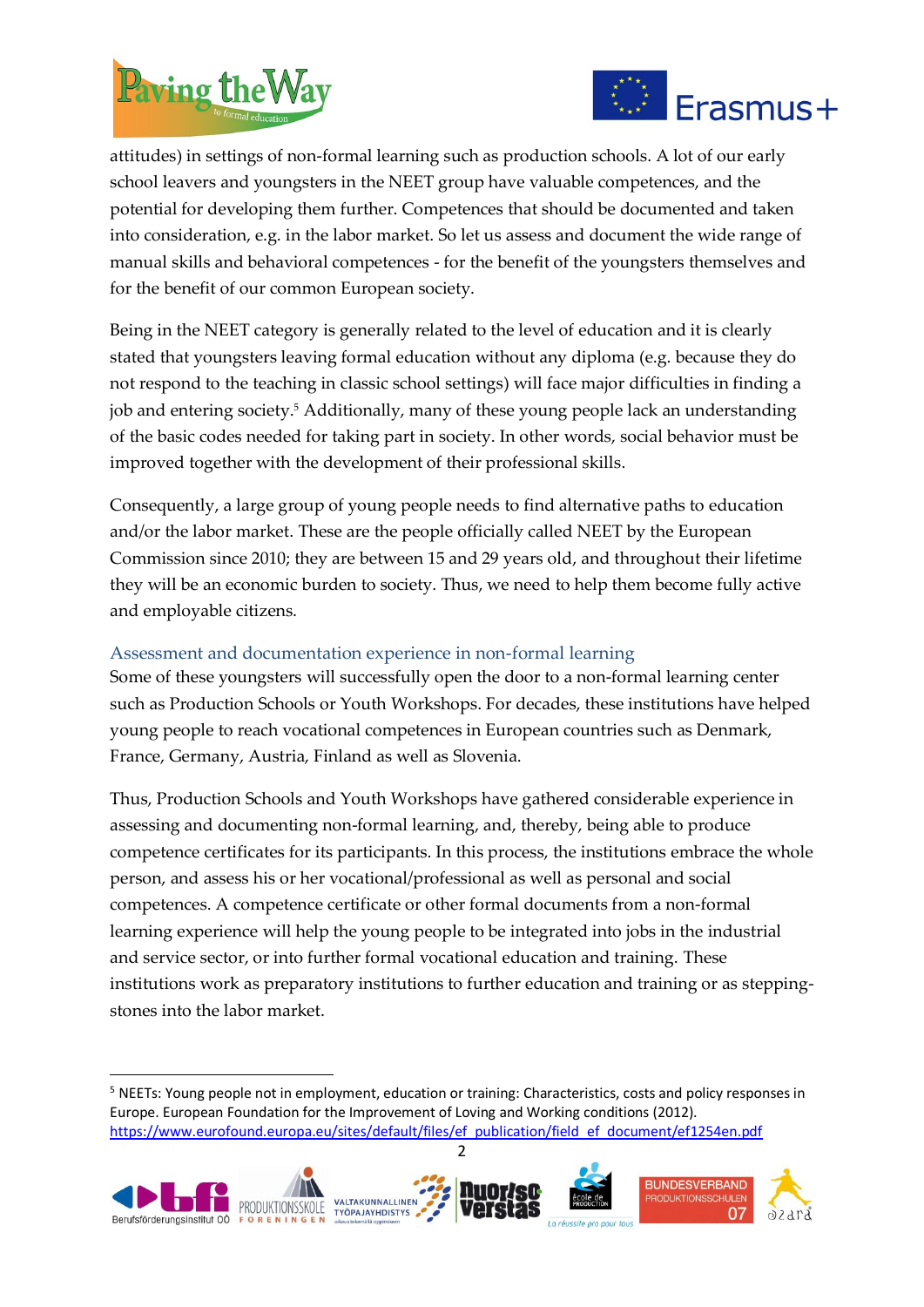



# Learning by doing

In order to understand the assessment and documentation processes in the production schools it is necessary to bear in mind, that all the activities are based on 'learning by doing'. The production of real goods and services for real customers is always at the center of the training, and it is through this activity that the participant develop his/her professional, personal and social skills. However, at the same time, it is important to understand that the schools have a holistic view on the young people, considering their personal circumstances, trying to help them, also in personal matters. This holistic view, together with the practicebased learning, produces the specific possibilities of documentation and assessment in these non-formal learning settings.

In the following, we will investigate the assessment and documentation processes further. Why and for whom it is necessary, and how it is done.

# Why and for whom do we need to document and assess?

Formal learning is aimed at formal assessment, i.e. national diplomas or certificates. The diploma or certificate has the same value all over the country (and for some, all over Europe). Any recruiting company or higher-level school knows the value of the diploma and, thereby, the level of the owner's qualifications. In this way, diplomas are forming the basis in recruiting new employees.

In the case of non-formal learning, the assessment and documentation play a similar role for both the individual and the society/labor market. The documentation and assessment of learning are necessary tools when inspiring to learn more and to motivate towards further education/training. The usual goal after a Production School or Youth Workshop is that participants continue in and finish formal education or/and find their place in the labor market.

#### From the individual point of view

For all of us, recognition of work, acquired skills and competences is important. Therefore, assessment in non-formal learning settings is necessary not only at the end but continuously throughout the training. It proves the participant's development of competences to him/herself, and, consequently, the person gets encouraged to continue his/her learning path.

Thus, along with the training, assessing and documenting learning outcome is necessary for the participant in order to continuously evaluate own progress, to check own acquisitions, and to be motivated to pursue progress. For many youngsters, self-confidence is generally very low when entering a Production School or Youth Workshop. The reason for entering is mainly that they have been unable to stay in formal education. This means that they often

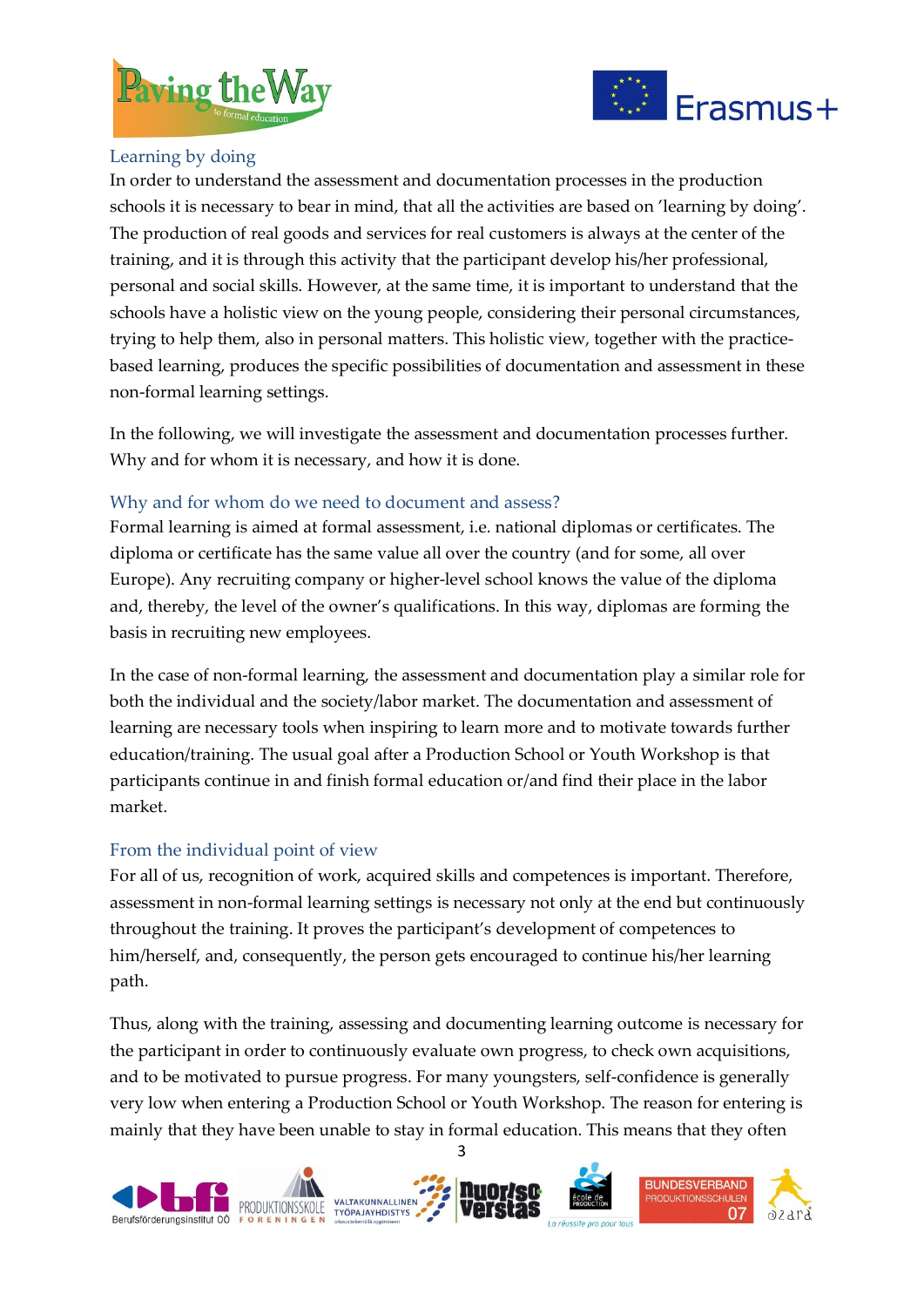



carry the defeats of being compared to the ones who – in contrast to themselves – benefit from a formal learning setting.

In the Production Schools and Youth Workshops, learning takes its departure in practice. As soon as the young person can understand and is able to fulfill a task (even an easy one), which has value for professional life, this is recognized and the self-confidence is, thereby, improving. Thus, in many Production Schools, tools such as competence boards are used to visualize the progress for the individual participant as well as for the whole group.

# From society's point of view

For the companies looking unsuccessfully for competences among the possible workforce, it is important that abilities of young unemployed people can be proved in recognized documents, in certificates validated by professionals and approved by authorities. Therefore, the participant needs to be able to show a trace of what he/she has learned and what he/she now is able to do in order to continue into education, vocational training or professional life.

It is abundantly clear, when working closely together with the labor market, professional associations and trade unions, that the skills they require are professional as well as behavioral skills. When all these entities work together and Vocational schools (VET), companies and trade unions all clearly validate the work that is done at the Production Schools and Youth Workshops, it benefits the society as a whole. Thus, it is of utmost importance that educational institutions and companies alike both take non-formal learning environments and the competences the participants obtain in these, seriously by recognizing and valuing the types of certificates that are issued.

Production Schools and Youth Workshops play an indispensable part when it comes to reintegrating NEETs into society. The reasons for early school leavers to drop out are learning difficulties, social factors, or a lack of motivation, guidance or support<sup>6</sup>. When a young person starts at a Production School or Youth Workshop, these issues are dealt with head on through guidance and working in the workshops.

# How to assess and document in non-formal learning

1

In Production Schools and Youth Workshops, non-formal learning always has been and still is based on *Learning by doing*. The training is based on real production for real and often external customers, who will buy the goods and services, produced by the participants. This sale to an external customer is the ultimate assessment of the competence of the young people. It means that the product and the producer have proved their value. For many

<sup>6</sup> Eurostat. *Early leavers from education and training* [http://ec.europa.eu/eurostat/statistics](http://ec.europa.eu/eurostat/statistics-explained/index.php/Early_leavers_from_education_and_training)[explained/index.php/Early\\_leavers\\_from\\_education\\_and\\_training](http://ec.europa.eu/eurostat/statistics-explained/index.php/Early_leavers_from_education_and_training)

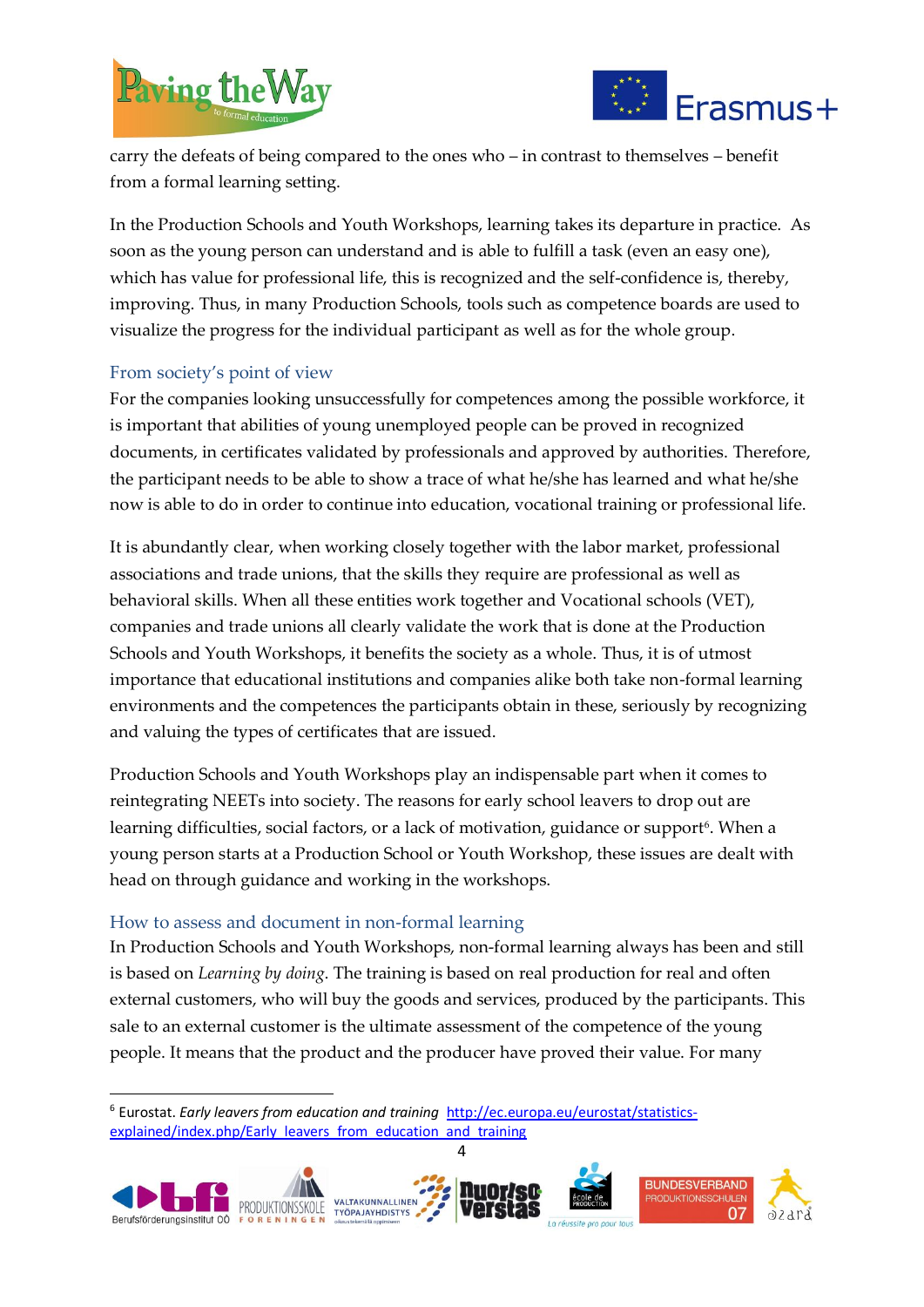



young people, this will be the first time they experience the concrete value of their own work. Consequently, producing and selling goods and services is at the center of the assessment in European Production Schools! Thus, it is important that this is assessed and documented for the participant and future employer/educational institution to see.

Furthermore, assessment is a base for social integration everywhere, and documentation of it is to be done in accordance with the requirements of the labor market and of the companies. That is why, documentation in Production Schools and Youth Workshops refers to individual professional *and* behavioral skills. And we should not underestimate the assessment of the last one. Asking VET schools, counsellors and teachers will often point to exactly the behavioral skills as the most important. E.g. if the young person is unable to be on time in the morning and unable to take responsibility, it will be hard to teach him/her any professional skills. In the same way, professional skills are of little use, if the young person's behavior is not acceptable in a company's everyday life. Consequently, assessment and documentation in non-formal learning settings, such as Production Schools or Youth Workshops can be a very important step for a young NEET in order to enter into social life whether it be a work place or a VET school.

Nevertheless, each country in Europe has its own history of non-formal learning, and each country has its own specific process of recruitment. That is the reason why *Paving the Way<sup>7</sup>* found it relevant to set up a list of explanatory and very tangible assessment and documentation tools used in the partners' organizations. The *Catalogue* presents the details on how professional, social and personal competences are acquired and puts forward 'best practice' examples on how best to promote and make the competences visible. The *Catalogue* can be found on the project website.

# Tools of assessment and documentation

In Production Schools as well as Youth Workshops, a wide range of tools is being used such as different kinds of observation sheets, assessment sheets, skill maps, etc. Here we have chosen to present one, namely the competence board. The example is Danish, but competence boards are used in other countries as well. In many production school workshops, you will find a competence board, listing on one side, the competences, which are possible to obtain in the workshop, on the other side the names of the participants in the workshop. Dots of different color indicate the level of experience/competence.

The competence board visualizes progress, both for the individual and for the whole group. It is an instrument for discussing the participant's continuous progress and his/her wishes

**.** 



<sup>7</sup> Paving the Way website[: http://ipso.li/projects/paving-the-way/](http://ipso.li/projects/paving-the-way/)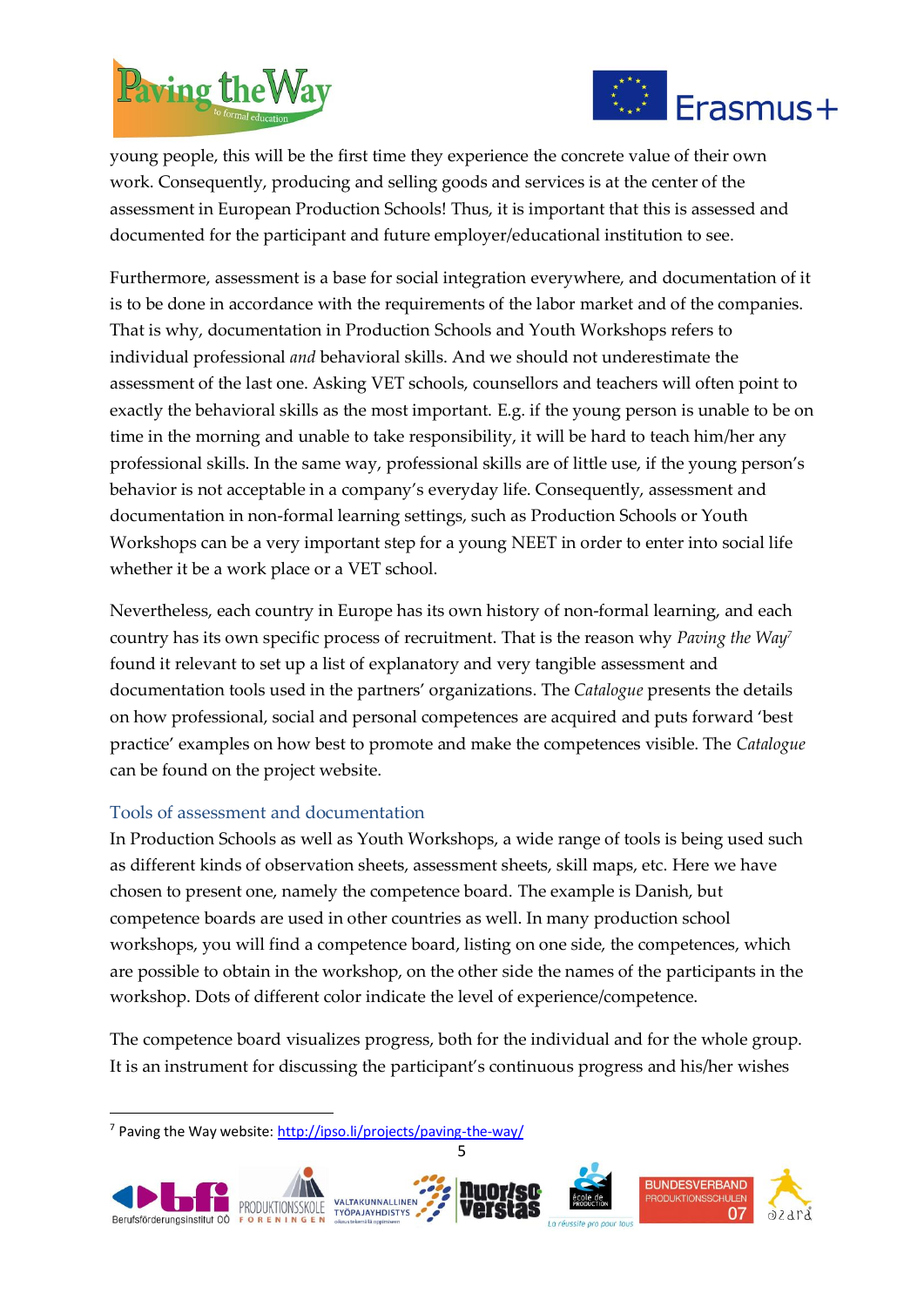



for further progress as wells as a strategy on how to obtain it; i.e. individual guidance talks can take their point of departure at the board. Additionally, the board documents the actual state of the whole group, and makes it clear where/by whom to look for more experienced assistance.

| <b>Name</b>    | Machine<br>Processing                                                                          | Manuel<br><b>Processing</b>                                                          | <b>Assembling</b><br><b>Methods</b>                                                                   | <b>Measuring</b><br>and<br><b>Drawing</b>                                                       | <b>Boat</b><br>Maintenance                                               | <b>Boat</b><br>Equipment                              | Safety                                                                        | Navigation                                           | Generally                                                  | <b>Generally Professionally</b>                                                                                                                                        |
|----------------|------------------------------------------------------------------------------------------------|--------------------------------------------------------------------------------------|-------------------------------------------------------------------------------------------------------|-------------------------------------------------------------------------------------------------|--------------------------------------------------------------------------|-------------------------------------------------------|-------------------------------------------------------------------------------|------------------------------------------------------|------------------------------------------------------------|------------------------------------------------------------------------------------------------------------------------------------------------------------------------|
|                | Leveling<br>Planing<br>Sawmilling<br>Turning<br>Drilling<br>Milling<br>Finish                  | Tool sharpening/grinding<br>Planing<br>Sawing<br>Drilling<br>Finish                  | Screwing (wood screws/bolts)<br>Glue (biscuit/dowel)<br>Tapping<br>Dovetailing<br>Latching<br>Nailing | ding of materials<br>Understanding of drawings<br>Measuring technique<br>Sketching<br>Understan | vision<br>Lacquering<br>Caulking<br>Rope work<br>Daily Super<br>Painting | Ť<br>Knots<br>Splicing<br>Motor Che<br>Ropes<br>Sails | board)<br>$\frac{1}{9}$<br>ò<br>(man)<br>Turn<br>Vest<br>Personal<br>Williams | Regulations (navigation)<br>Collision Re<br>Helmsman | erview<br>Maritime Language<br>Cooperation and O<br>Rowing | Place<br>Working<br>ssessment<br>đ<br>Waste Sorting<br>Calculating<br>Worksheets<br>Danish<br>Mathematics<br>Assessment<br>Quality A<br>Planning<br>Cleaning<br>Safety |
| Christopher    |                                                                                                | $\begin{array}{ccccc}\n\bullet & \bullet & \bullet & \bullet & \bullet\n\end{array}$ | $\bullet$ $\bullet$                                                                                   | $\bullet$<br>O                                                                                  |                                                                          | $\bullet$<br>$\circ\circ\circ$                        | $\bullet$                                                                     | $\bullet$ $\circ$                                    | $\circ\circ\circ$                                          | $000000000$                                                                                                                                                            |
| Rikki          | $\circ$<br>$\bullet$                                                                           | $\bullet\bullet\bullet\bullet$                                                       | $\bullet$                                                                                             | 0000                                                                                            | ۰<br>$\circ$                                                             | 000                                                   | $\circ$                                                                       | $\bullet$                                            | $\bullet\bullet\bullet$                                    |                                                                                                                                                                        |
| <b>Mathias</b> |                                                                                                |                                                                                      |                                                                                                       |                                                                                                 | ۵<br>$\circ\circ$                                                        | ٠<br>$\circ\circ\bullet$                              |                                                                               |                                                      |                                                            | 00<br>$\bullet$<br>00                                                                                                                                                  |
| Kenni          | $\circ$                                                                                        | 0000                                                                                 | $\bullet$<br>O                                                                                        | $\bullet$                                                                                       |                                                                          |                                                       |                                                                               |                                                      | $\circ$                                                    | 00000000                                                                                                                                                               |
| Mads           | $\bullet$                                                                                      |                                                                                      | $\bullet$                                                                                             | $\bullet$<br>Ō                                                                                  | ۵                                                                        |                                                       |                                                                               | $\bullet$                                            | $\bullet$                                                  |                                                                                                                                                                        |
| Nikki          |                                                                                                | ۱<br>٥                                                                               | ۰                                                                                                     |                                                                                                 | ۰<br>◉                                                                   |                                                       | $\circ$                                                                       | $\bullet$                                            | $\bullet\bullet$                                           |                                                                                                                                                                        |
| Inuk           | $\circ$                                                                                        | <b>00 ®</b>                                                                          | ۰                                                                                                     | 0000                                                                                            | $\circ$<br>$\bullet$                                                     |                                                       | $\circ$ $\circ$                                                               | $\circ$                                              | $\circ\circ$                                               | 000000                                                                                                                                                                 |
| Robin          | $\begin{array}{ccccc}\n\bullet & \bullet & \bullet & \bullet & \bullet & \bullet\n\end{array}$ | $\bullet\bullet$<br>000                                                              | 0000<br>$\bullet$                                                                                     | $\bullet$<br>$\circ$                                                                            | $\bullet\bullet\bullet$<br>O                                             | 000<br>$\bullet\bullet$                               | $\circ$                                                                       | $\circ$                                              | $\circ\circ\circ$                                          | $000000$<br>۵                                                                                                                                                          |
| Christoffer    | $\bullet$                                                                                      | $\circ\circ\circ$                                                                    | ⊙                                                                                                     | $\bullet\bullet$                                                                                |                                                                          | O                                                     |                                                                               | $\bullet$                                            | $\bullet$                                                  | 0000                                                                                                                                                                   |
| Sebastian      | $\circ$<br>⋒                                                                                   | $\circ$                                                                              | $\circ$                                                                                               | 0000                                                                                            | $\circ$                                                                  | $\circ$                                               |                                                                               |                                                      | $\circ\bullet$                                             | $\circ\circ\circ$<br>$\bullet\bullet\bullet\bullet$                                                                                                                    |

Beginner (1) Practiced (2) Experienced (3)

 $\bullet$  Competent (4)

# Final documentation

At the end of the participant's stay, documentation that is more 'formal' will be issued. In the French production schools, almost all of the participants are provided with a formal certificate of the same value as those from a formal VET school. In Austria, participants are provided with a Certificate of Participation including a list of all fulfilled tasks and acquired skills and competences, issued on the background of the competence boards and the regular tutorial talks. In Denmark, the final document is called a Competence Certificate, and it is issued on the background of the competence board and the individual course plan – just to mention a couple of the used tools.

# Where do we go from here?

As stated in the beginning of this article, if we want to meet our education- and unemployment challenges, we have to take young people and their potential seriously – for the benefit of the individuals, the companies looking for competent personnel and our societies in general. In doing this, assessment and documentation of learning are important tools when inspiring and motivating to learning. Here the experiences from Production Schools and Youth Workshops could and should be used in much wider contexts. As the NEET group is still too big, especially in Southern Europe, it also means that many projects targeting this group is launched. Our wish is that all those working with this target group,